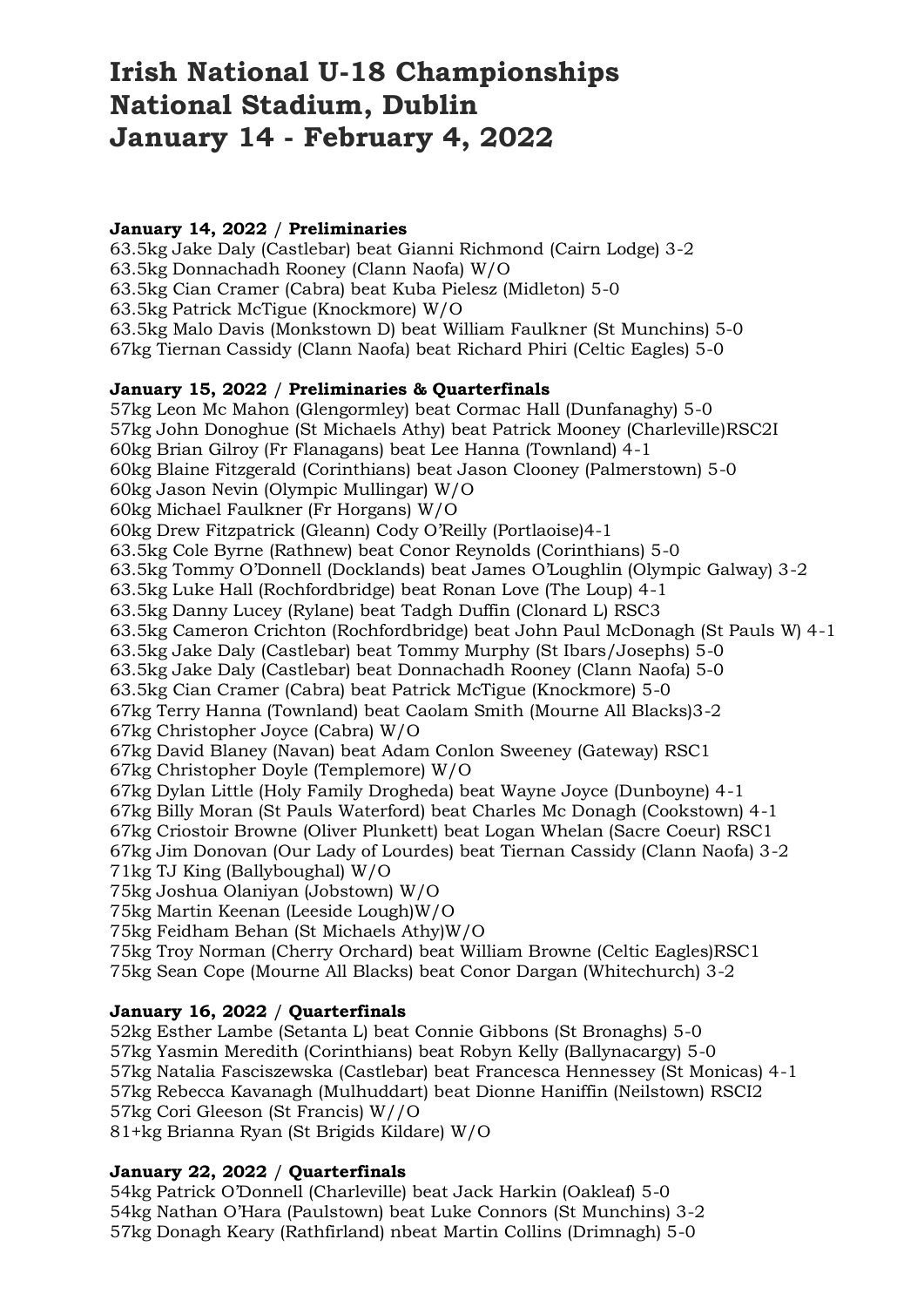57kg Raymond Joyce (Clonmel) W/O 57kg Alan Donnellan (Midleton) beat John Quipet (St Matthews) 5-0 57kg John Donoghue (St Michaels Athy) beat Leon McMahon (Glengormley) 5-0 60kg Josh McDonagh (Sean McDermott) beat Kian Duff (Bracken) 4-1 60kg Brian Gilroy ( Fr Flanagans) beat Brogan McComiskey (Gilford) 5-0 60kg Jason Nevin (Olympic Mullingar) beat Blaine Fitzgerald (Corinthians) RSC3 60kg Michael Faulkner (Fr Horgans) beat Drew Fitzpatrick (Gleann) 5-0 63.5kg Tom McDonnell (Docklands) beat Cole Byrne (Rathnew) 5-0 63.5kg Luke Hall (Rochfordbridge) beat Danny Lucey (Rylane) 5-0 63.5kg Jack Daly Castlebar) beat Cameron Crichton (Rochfordbridge) 5-0 63.5kg Cian Cramer (Cabra) beat Malo Davis (Monkstown D) 3-2 67kg Christopher Joyce (Cabra) beat Terry Hanna (Townland) RSC3 67kg David Blaney (Navan) beat Christopher Doyle (Templemore) 3-1 67kg Billy Moran (St Pauls Waterford) beat Dylan Little (Holy Family L) 4-1 67kg Jim Donovan (Our Lady of Lourdes) beat Chriostoir Browne (Oliver Plunkett) 5-0 71kg Bobbi Flood (Cabra) W/O 71kg Evan Kirwan (Drimnagh) beat Dean McAuley (Golden Cobra) RSC3 71kg James McGuinness (St Monicas) beat Ben McHugh (Monivea) RSC3 71kg TJ King (Ballybougall) beat Sam Sherlock (Bracken) RSC3 75kg Cyrus Palmer (Celtic Eagles) W/O 75kg Joshua Olaniyan (Jobstown) Evan Gillen (Clonard L) RSC2 75kg Feidhlam Behan (St Michaels Athy) W/O 75kg Troy Norman (Cherry Orchard) beat Sean Cope (Mourne All Blacks) RSC2 80kg Charlie Neill (Ardoyne) beat Sean Murray (Navan) 3-2 86kg Jake Walker (Lisburn) W/O 86kg Nathan Ojo (Esker) beat Sam Davey (Saints) 5-0

# **January 23, 2022** / **Quarterfinals**

60kg Keelyn Roche (St Aidans) beat Johnny Joyce (Olympic Mullingar) 3-2 60kg Killian Geraghty (Crumlin) beat Joe O'Brien (Togher) 5-0 60kg Rhys Owens (Erne) beat Adam Sinnott (Rathnew) 3-2 60kg Paul Loonam (St Carthages) beat Jack Murphy (St Ibars/Josephs) 5-0 63.5kg Gareth Dowling (Docklands) beat Cahir Gormley (Illies GG) RSC 2 63.5kg Kai Davis (Arklow) beat Jason Butler (Ballinrobe) 5-0 63.5kg Jon McConnell (Holy Trinity) beat Davy O'Neill (Charleville) 5-0 63.5kg James McDonagh (St Pauls W) W/O 67kg Matthew Tyndall (Docklands) W/O 67kg Barry O'Connor (Northside) beat Cahan Hallinan (Olympic Galway) 5-0 67kg Ben Ferran (Clonard A) W/O 67kg Cian Reddy (Portlaoise) beat Ethan McCaul (St Josephs U) 3-2 71kg Jack Gill (Drimnagh) beat Cillian Fowler (Cove) RSC2 71kg Stephen McCarthy (Charleville) W/O 71kg John Boyd (Gleann) beat Conan McKinney (Holy Family GG) KO 1 71kg Darragh Gilroy (Fr Flanagans) beat Luka Gureshidze (Fr Horgans) 4-1 75kg Eoghan Lavin (Ballyhaunis) beat Farai Shayna (Celtic Eagles) 5-0 75kg Eamon Maughan (Cavan) W/O 75kg Liam Brennan (Sacred Heart L) W/O 80kg Luke Barrett (Paulstown) W/0 80kg Fernandez Badejo (Maynooth) beat Luke Ahern (Cove) RSC 1 80kg Jack Lawlor (Templemore) beat Daniel Treen (Dungarvan) 5-0 80kg Jimmy Doyle (Templemore) beat Richard Cummins (Tipperary) 3-2 86kg Ethan Douglas (Cairn Lodge) W/O 86kg Jason Myers (Titans) beat Joel Hutton (Bangor Abbey) RSC 1 86kg Kane Tucker (Emerald A) beat Kian Hedderman (O.L.O.L.) 5-0 86kg Luke Walsh (Raging Bull) beat Jack Doherty (St Josephs U) 4-1

# **January 28, 2022** / **Semifinals**

50kg Carleigh Irving (Oakleaf) W/O 52kg Lucy O'Neill (Ballybough) beat Sophie O'Sullivan (Mulhuddart) 3-2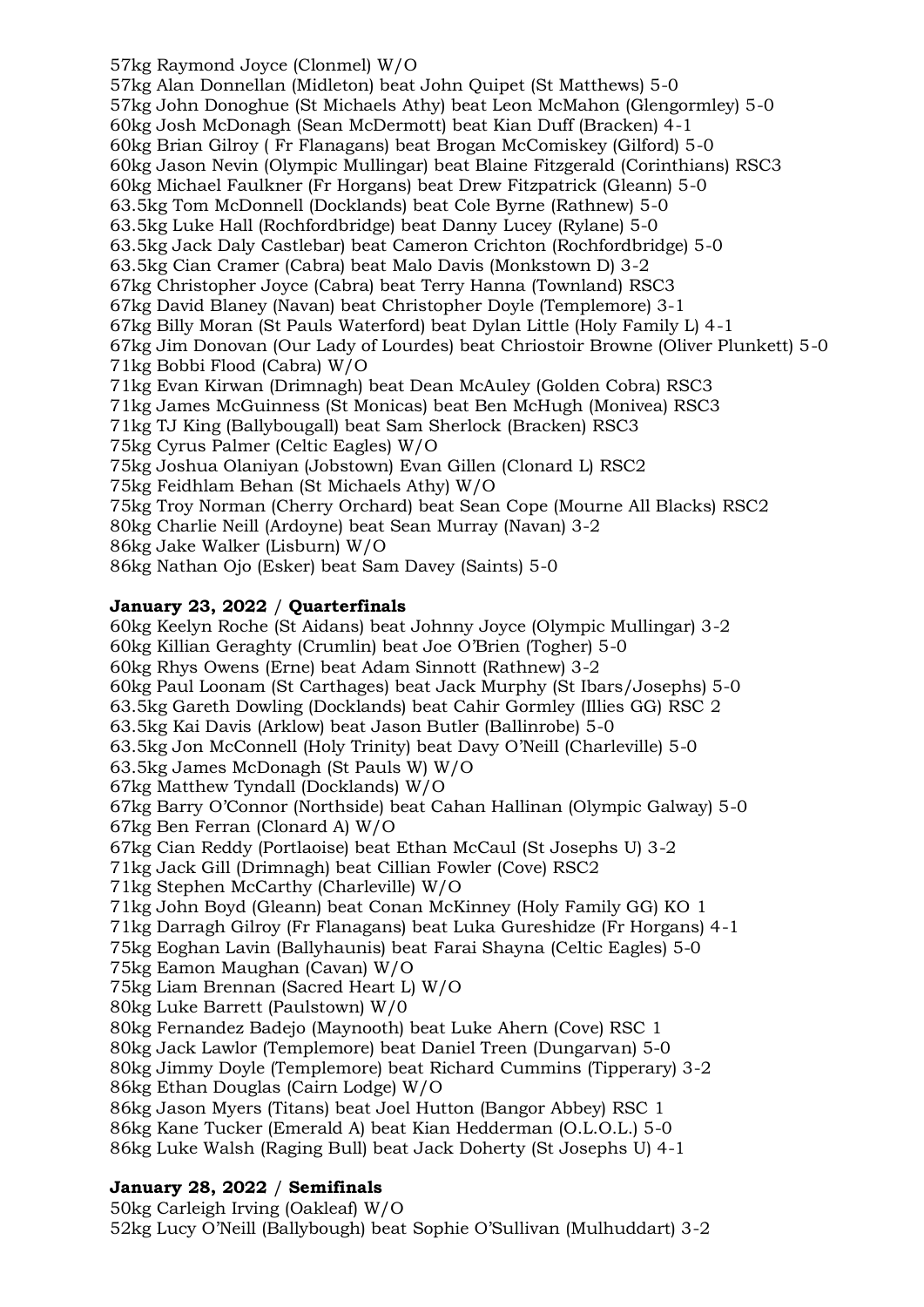52kg Esther Lambe (Setanta L) beat Ruby Lynch (St Francis) 5-0 54kg Shakira Donoghue (Templemore) beat Leah O'Keefe (Kanturk) 4-1 57kg Yasmin Meredith (Corinthians) beat Natalia Fasciszewska (Castlebar) 5-0 57kg Cori Gleeson (St Francis) W/O 60kg Ella Hanlon (Ballybough) V Leah Lehane (Rylane) beat Ella Hanlon (Ballybough) 3-2 70kg Laura Moran ( St Annes) W/O 81+kg Cliona Darcy (Tobar Pheadair) beat Aine Doyle (St Marys New Ross) 5-0 81+kg Brianna Ryan (St Brigids Kildare) Beat sya McJyn Igelige (Clann Naofa) 5-0

#### **January 29, 2022** / **Semifinals**

46kg Louis Rooney (Star) beat Brandon Joyce (Cabra) 5-0 46kg Dylan Foy (Banbridge) beat Denis Aleksandrovs (Smithfield) 3-2 51kg Oisin Worsencroft (Riverstown) beat Stivan Stina (Celtic Eagles) 5-0 54kg Gavin Ryan (Ratoath) beat Callum Sweeney (Gilford) RSC2 57kg Raymond Joyce (Clonmel) beat Donagh Keary (Rathfirland) 3-2 57kg John Donoghue (St Michaels Athy) beat Alan Donellan (Midleton) RSC2 60kg Brian Gilroy (Fr Flanagans) beat Josh McDonagh (Sean McDermott) 5-0 60kg Jason Nevin (Olympic L) beat Michael Faulkner (Fr Horgans)3-2 63.5kg Tom McDonnell (Docklands) beat Luke Hall (Rochfordbridge) 5-0 63.5kg Cian Cramer (Cabra) beat Jack Daly (Castlebar) 4-1 67kg David Blaney (Navan) beat Christopher Joyce (Cabra) 3-2 67kg Jim Donovan (Our Lady of Lourdes) beat Billy Moran (St Pauls W) 5-0 71kg Bobbi Flood (Cabra) beat Evan Kirwan (Drimnagh) 5-0 71kg TJ King (Phoenix Ballyboughal) beat Christopher Joyce (Cabra) 4-1 75kg Joshua Olaniyan (Jobstown) beat Cyrus Palmer (Celtic Eagles) 4-1 75kg Troy Norman (Cherry Orchard) beat Feidhlem Behan (St Michaels Athy) 5-0 80kg Ryan Murphy (Neilstown) beat Kaleb Tigue (Cove) RSC3 80kg Thomas Quinn McDonagh (Tredagh) beat Charlie Neill (Ardoyne) 3-2 86kg Sean Trant (Monkstown D) beat Michael O'Loughlin (Celtic Eagles) 5-0 86kg Nathan Ojo (Esker)beat Jake Walker (Lisburn) 5-0 92kg David Joseph McDonagh (Olympic C) beat Kai Reilly (Glasnevin) 5-0 92kg Joe Hutchinson (Neilstown) beat Tyler Meade (Golden Cobra) 3-2.

# **January 30, 2022** / **Semifinals**

54kg Patrick O'Donnell (Charleville) beat Nathan O'Hara (Paulstown), RSC 2.

# **February 4, 2022** / **Finals**

- 44kg Karl Reilly (Immaculata A)
- 48kg Georgia McGovern (Setanta L)
- 50kg Katie O'Keefe (Kanturk) beat Carleigh Irving (Oakleaf) 5-0
- 52kg Esther Lambe (Setanta L) beat Lucy O'Neill (Ballybough), RSC 3
- 54kg Shakira Donoghue (Templemore) beat Robyn Murran (St Brigids Kildare), 5-0
- 57kg Yasmin Meredith (Corinthians) beat Cori Gleeson (St Francis), 5-0
- 60kg Lehane (Rylane)
- 63kg Winnie McDonagh (Neilstown)
- 66kg Gabrielle Mongan (Whitechurch)
- 70kg Laura Moran (St Annes) beat Sophie Elstone (Knockmore/Foxd), RSC, 2
- 75kg Emma Keating (Paulstown)
- 81kg Dearbhla Tinnelly (Clann Naofa)
- 81+kg Cliona Darcy (Tobar Pheadair) beat Brianna Ryan (St Brigids Kildare), 5-0
- 46kg Louis Rooney (Star A) beat Dylan Foy (Banbridge) 5-0
- 48kg Patsy Joyce (Olympic L)
- 51kg Adam McKenna (Holy Family L) beat Oisin Worsencroft (Riverstown), 4-1
- 54kg Gavin Ryan (Ratoath) beat Patrick O'Donnell (Charleville) 5-0
- 57kg John Donoghue (St Michaels Athy) beat Raymond Joyce (Clonmel) , 3-2
- 60kg Jason Nevin (Olympic L) beat Brian Gilroy (Fr Flanagans), 4-1
- 63.5kg Tom McDonnell (Docklands) beat Cian Cramer (Cabra), 3-2

67kg Jim Donovan (Our Lady of Lourdes) beat David Blaney (Navan), 5-0.